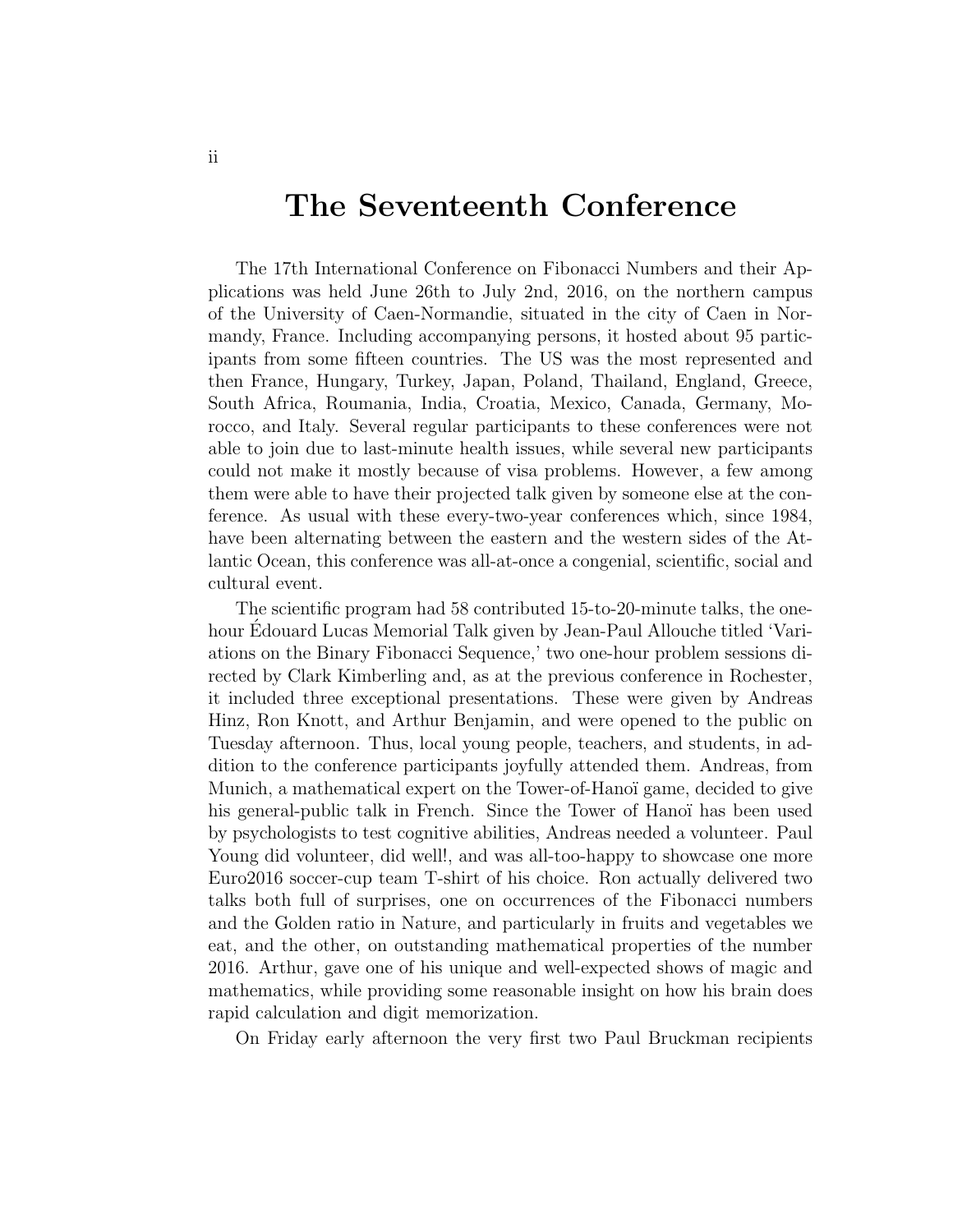were revealed and publicly congratulated. Their 1000-dollar prizes come from a grant funded by George A. Hisert of Berkeley, California, honoring the memory of our Fibonacci colleague Paul Bruckman. Márton Szikszai, from Hungary, won the prize for his joint paper with Lajos Hajdu titled 'Common factors in series of consecutive terms of associated Lucas and Lehmer sequences,' which appeared in 2015 in the Fibonacci Quarterly. Gawron Maciej, from Poland, won for his talk: 'Arithmetic properties of the convolutions of the Prouhet-Thue-Morse sequence,' given during the conference.

Christian Ballot was the main local host and organizer. He was greatly helped by his two competent colleagues Vincent Bosser and Denis Simon who stayed all week long. Two people working in the mathematics secretarial department, Anita Foro and Sonia Esnault, were also instrumental in preparing the event. The 'Teurgoule'<sup>1</sup> break before the Tuesday-evening public talks, for instance, was much in Sonia's hands. We would like to single out for thanks Madame Valérie Rapeau, who works as a public-relation director for the city of Caen, and was helpful in setting up the Wine-and-Cheese reception and the lending of the 14th century Ducal Palace for the Wednesday degustation. Registration fees, which also included all week events and five improved on-campus lunch meals, amounted to 115 euros. This meant we sought a number of sponsors. And we did get sponsoring from five of them: the city of Caen, the university of Caen, the LMNO (Nicolas Oresme Mathematics Laboratory), the European Research Council grant of our local colleague Jérôme Poineau, and the GDR STN, a French national research group for number theory. We thank them all. We also thank the CROUS (Regional center in charge of student lodging, restauration and social help) which helped enable about thirty participants to dwell on-campus for a cost of about 110 euros for the week.

A wine and cheese reception was held on the Monday evening in one of the historic rooms of the City Hall, where monks once used to dine, and in the adjacent cloister of the Abbaye-aux-Hommes, where we could freely roam (or meditate). Elsa Franck (a professor of ancient music at the Caen Academy), Jérémie Papasergio, who plays with the Caen orchestra, and their three children Danican, Manon, and Daphn´e, entertained the party with their beautiful Renaissance-instruments family playing. They had just returned from playing in Russia on the eve! Wednesday afternoon was reserved for three two-hour parallel guided tours: two groups walked the city to see local

<sup>1</sup>a Norman delicacy meaning 'mouth-twister' in Norman dialect